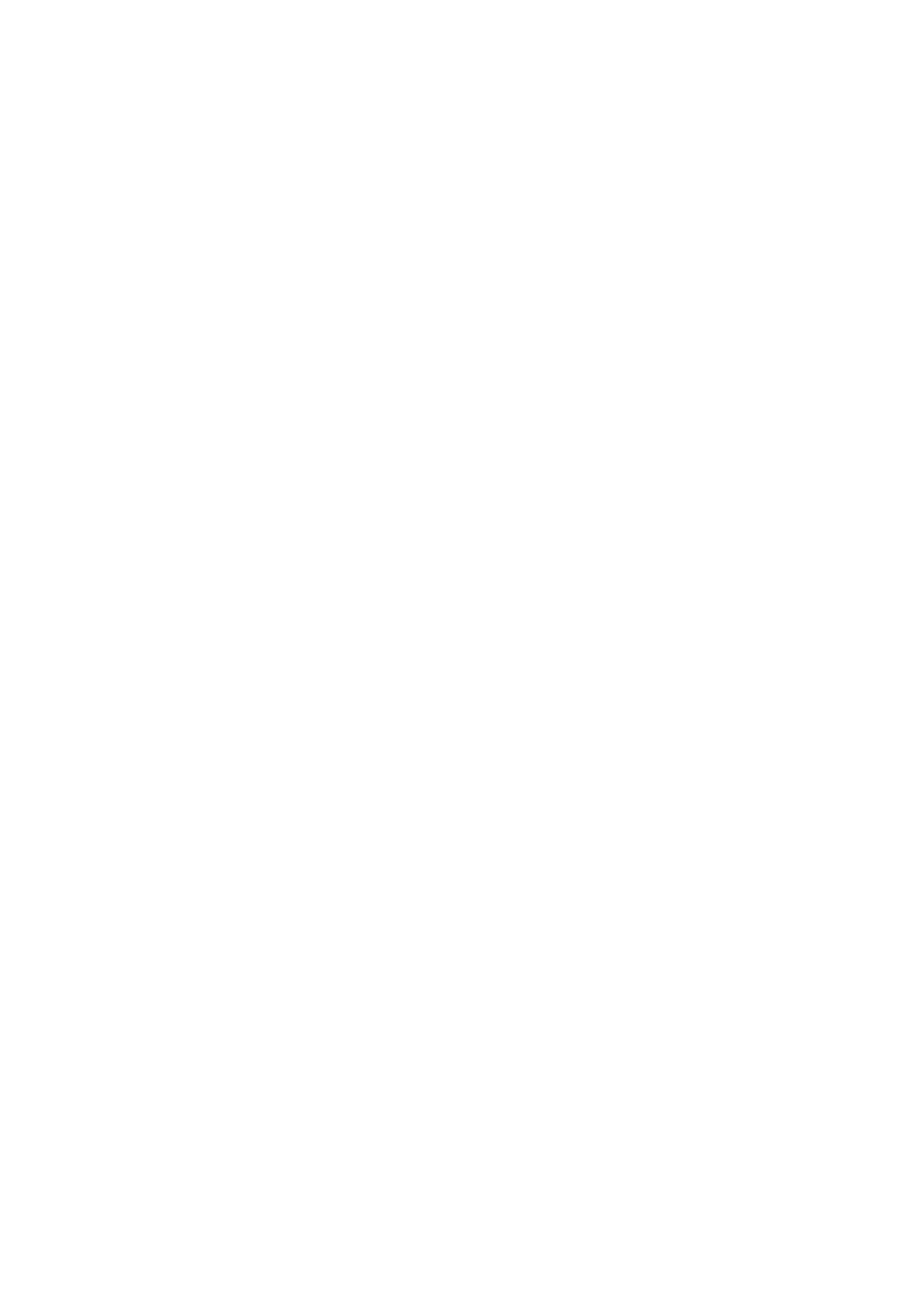## **International Monetary and Financial Committee, October 14, 2021**

# **Statement by Mr. Ueli Maurer, Minister of Finance of Switzerland on behalf of Azerbaijan, Kazakhstan, Kyrgyz Republic, Poland, Serbia, Switzerland, Tajikistan, Turkmenistan, and Uzbekistan**

Strong policies, decisive reforms as well as effective international cooperation are needed for global recovery, to avoid divergent economic paths and to address global challenges – both prepandemic and new. Appropriate calibration of policies is key, given limited policy space and capacity constraints in many countries. The Global Policy Agenda aptly captures the current challenges and priorities for policymakers and the Fund alike. The Fund should stay true to its mandate by helping members design and implement the macroeconomic and financial sector policies that foster stability and sustainable inclusive growth.

# *Global setting and policy priorities*

The global economy continues its recovery, albeit with somewhat weaker momentum and still high uncertainty. Underlying structural vulnerabilities are coming to the fore, while global progress in vaccinations remains uneven and new variants of the virus could emerge.

Fiscal policy space is dwindling, given record high levels of debt, including in advanced economies. Fiscal support thus needs to be effective and targeted, including to the most vulnerable and those most affected by the pandemic. It should be time-bound and phased out as soon as the recovery strengthens. Policymakers should strengthen fiscal frameworks to preserve the soundness of public finances, safeguard debt sustainability and support medium-term growth. Key measures are broadening the tax base, strengthening public investment management, ensuring greater spending and investment efficiency, introducing credible fiscal rules and designing appropriate social safety nets.

The recent rise in inflation warrants close monitoring. While recent inflation dynamics should mostly be transitory as they reflect energy price developments and temporary supply chain disruptions, among other factors, it is important to make sure that inflation expectations remain well-anchored. Clear communication will be important in guiding market and consumer expectations. Monetary policy tightening might be necessary if the increase in inflation turns out to be more persistent than currently expected, even if labor markets have not yet fully recovered.

Structural reforms should address underlying vulnerabilities and boost potential growth with urgency. Improving competitiveness and raising productivity through investments in innovation and research, product and labor market reforms, education, reskilling, and vocational training, are key to expand and fully use economies' potential. Strengthening governance and transparency also remain central to foster a business environment that is conducive to private sector development as well as to promote accountability to the public.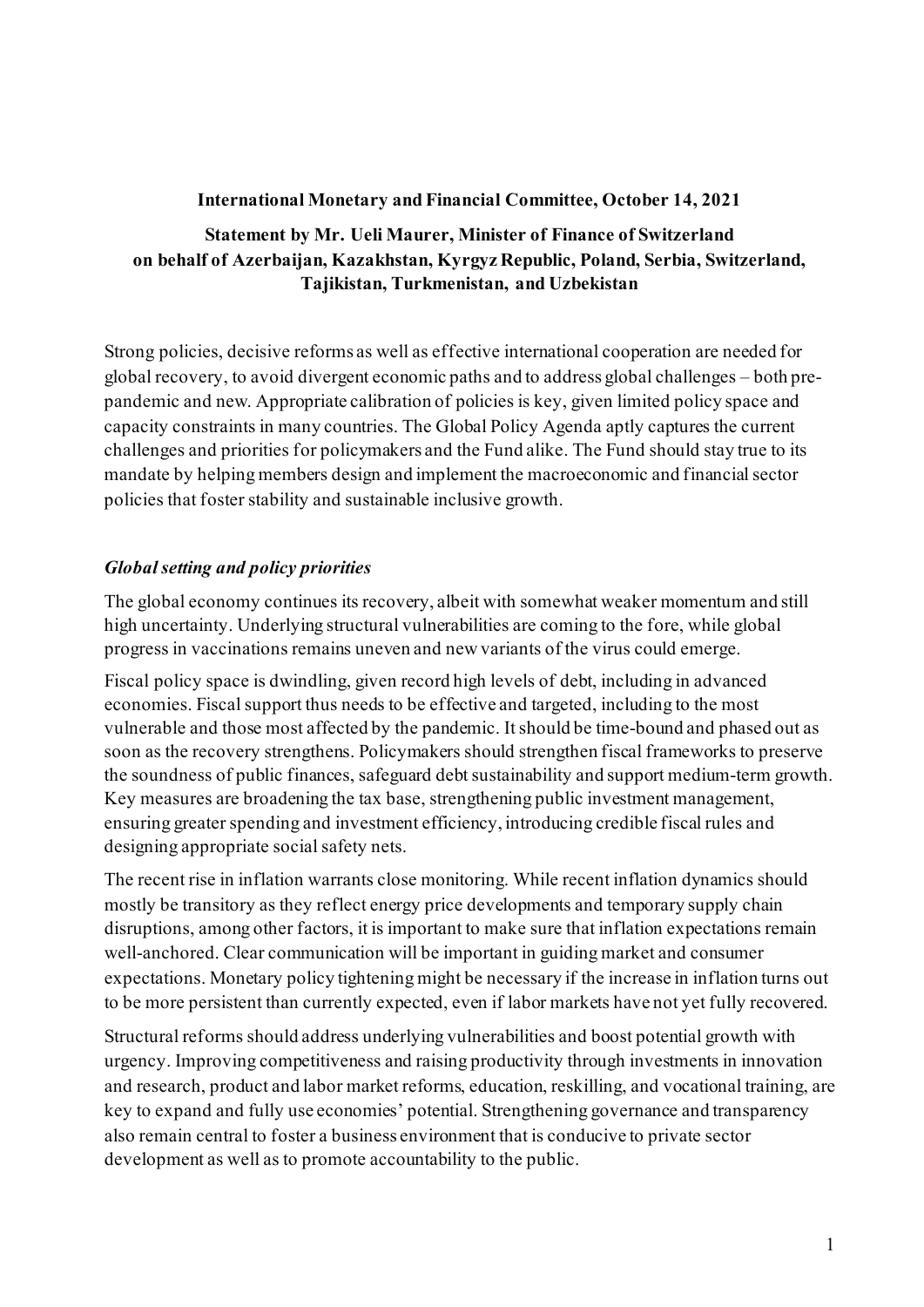#### *The Fund's role at the current juncture*

The Fund will continue to play a key role in helping members navigate through the pandemic. Continued close engagement with the Fund will be important to address pre-existing structural vulnerabilities laid bare by the pandemic, either in the context of tailored surveillance and capacity development or upper credit tranche (UCT)-quality programs.

While effective global coordination is needed to finance and distribute vaccines to all countries, in particular low-income countries (LICs), this is an area where the Fund should play only a limited role. Development partners and institutions are much better placed to provide targeted funding. The Fund should only step in when a pandemic-related balance of payments need cannot be covered through other financing sources.

We greatly welcome the resumption of bilateral surveillance, which brings the Fund's expertise to its members. Following up on the emergency financing recipients' governance and transparency commitments—both in the context of surveillance and UCT-quality programs remains important to maximize the effectiveness of such financing, as well as to limit reputational and credibility risks for the Fund and the authorities.The timely and thorough evaluation by the Independent Evaluation Office on the IMF's emergency financing during the pandemic is also essential.

We look forward to refinements in the Fund's analytical toolkit to allow for more integrated assessments in surveillance and better tailoring of policy advice to country circumstances, while ensuring evenhandedness across the membership. The Fund's work on an Integrated Policy Framework has provided valuable insights and advice, also for open advanced economies facing persistently low inflation and policy interest rates near the effective lower bound. The review of the Fund's Institutional View on the Liberalization and Management of Capital Flows will be important to confirm the core principles underpinning the Institutional View, being mindful of the benefits of open capital markets and capital flows. It will also allow discussion of a few potential changes, informed by recent country experiences and research. The upcoming review of the External Balance Assessment methodology should aim to improve all aspects of the methodology to guarantee a holistic, balanced, and ultimately more robust approach to external sector assessments. Itshould also bring refinements that take better account of country specificities. In particular, the linkages between the current account, demographics, and pension systems deserve further consideration.

The Fund's capacity development activities provide important hands-on advice to members on implementing effective policies and structural reforms. We welcome the ongoing efforts to improve and modernize the performance management of capacity development. This should help ensure that it is tailored, well-prioritized, closely integrated with surveillance and lending, resultsoriented, transparently monitored, and geared toward fostering greater ownership. Before engaging in countries with limited absorptive capacity, the comparative advantage of the IMF over other institutions' engagement needs to be clearly established.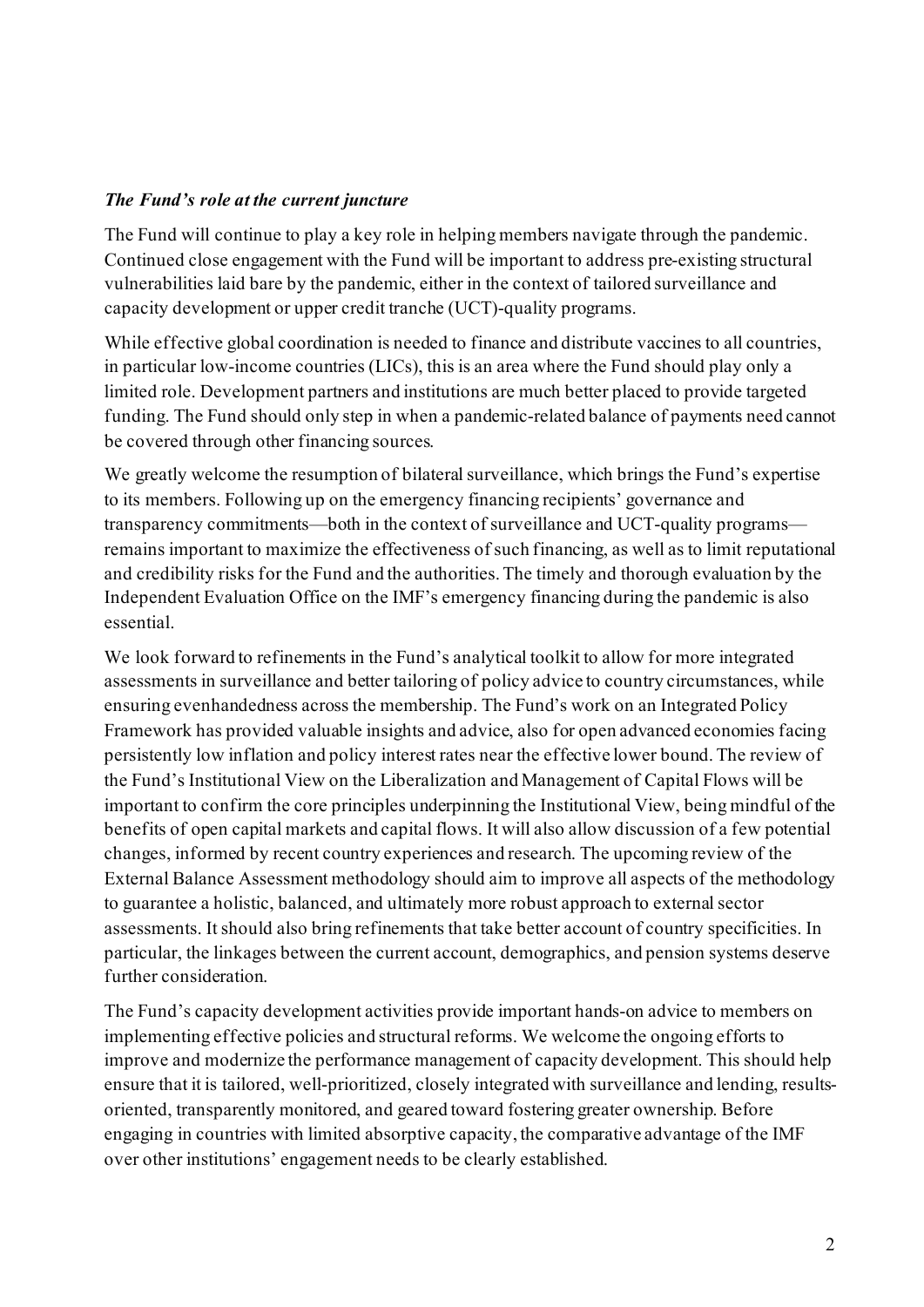#### *SDR channeling*

The recent allocation of SDRs was a strong signal of multilateral cooperation and SDRs can support member efforts to tackle the pandemic and foster recovery. At the same time, the allocation is no substitute for needed policy adjustment and, where appropriate, Fund-supported programs that address underlying structural weaknessesin a more sustainable and targeted manner.

On the current options for voluntarily channeling SDRs from countries with stronger external positions to more vulnerable members: channeling SDRs to the Poverty Reduction and Growth Trust (PRGT) is the most straightforward option as it is well tested. We consider UCT-quality PRGT programs the most effective way for the IMF to support LICs, given the Fund's edge in designing credible macroeconomic policy frameworks that can help catalyze further financing from partners. Regarding other channeling options, including the Resilience and Sustainability Trust (RST), we stress the importance of alignment with the mandate and purposes of the IMF and caution against blurring the lines between traditional Fund support and long-term development finance. Furthermore, safeguarding the reserve asset status of on-lent SDRs and introducing strong safeguards, including sufficient reserve buffers, to contain the credit and reputational risks associated with the lending, are crucial.

#### *Adjusting the concessional financing toolkit for LICs*

LICs have been particularly affected by the pandemic and will continue to face headwinds, especially from an uneven rollout of vaccines and longer-standing structural challenges. Continued support to LICs is thus important, though it will be important to safeguard a focused and catalytic role of the Fund. Higher access limits should not become a norm that leads to overall larger programs. Large Fund exposures risk crowding out other sources of financing and have non-negligible implications on credit risk, especially in an environment of heightened debt vulnerabilities. Access under PRGT arrangements thus needs to take due account of the strength of economic programs and of members' capacities to repay.

Demand for PRGT lending will likely remain high in the coming years. As a long-time supporter of the PRGT, Switzerland provided a loan in the amount of SDR 500 million during the 2020 loan mobilization round. Switzerland will also contribute to the PRGT subsidy account, subject to national procedures. Meanwhile, we are concerned about the financial soundness of the PRGT. We note that the steady decrease in the PRGT reserve coverage ratio due to increased lending erodes the level of protection provided to PRGT lenders. We also note with great concern that higher lending volumes will require raising substantial amounts of subsidy resources. Further contributions are thus urgently needed.

#### *Tackling debt*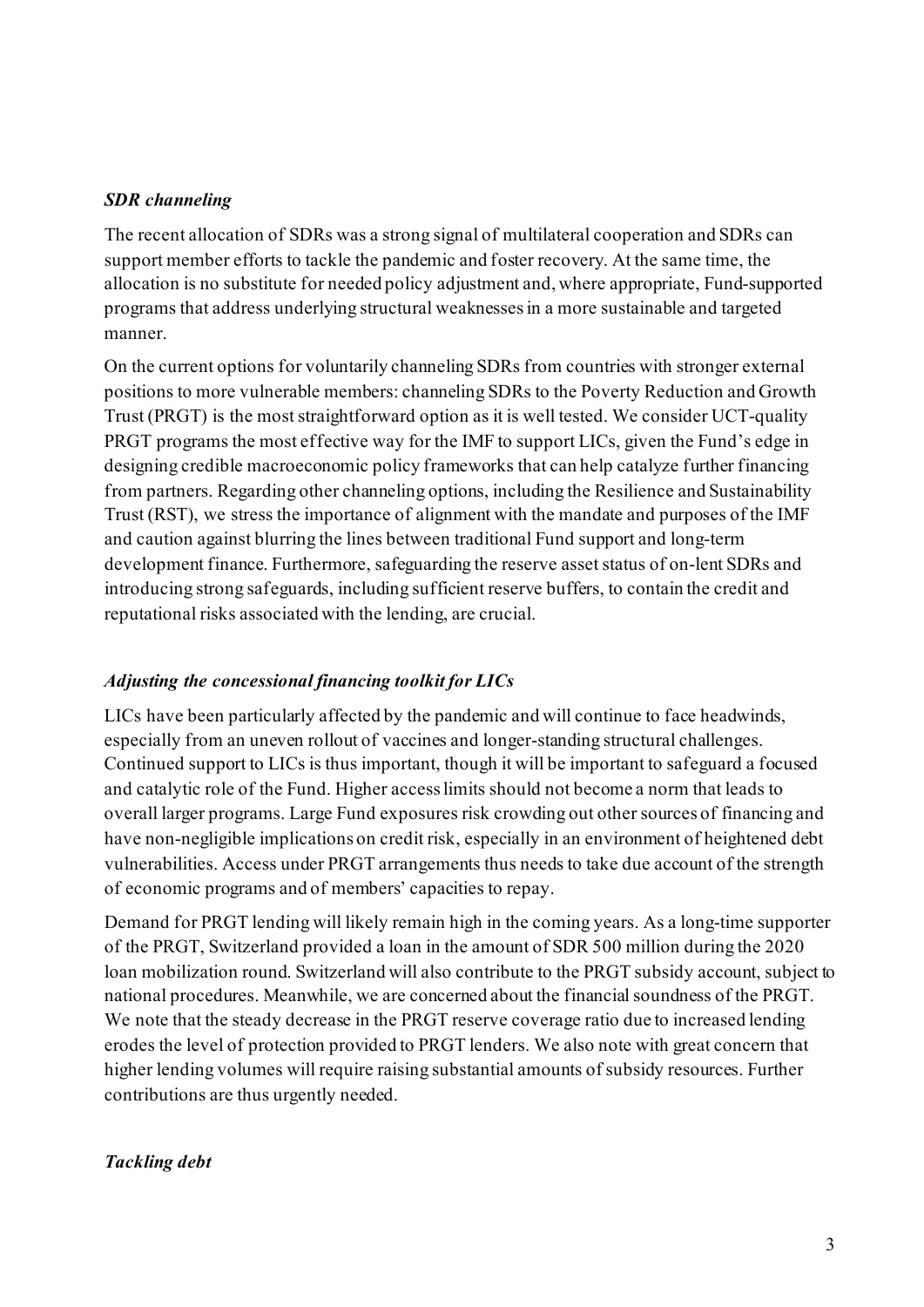Debt levels were already elevated before the outbreak of Covid-19 and have risen to new highs as a result of measures to deal with the pandemic. Debt sustainability concerns need to be addressed with urgency to ensure economic and financial stability during the recovery and thereafter. While the Debt Service Suspension Initiative (DSSI) and the Catastrophe Containment and Relief Trust (CCRT) have provided room to the poorest members to tackle the pandemic and the ensuing crisis, these initiatives now need to be replaced by measures to sustainably resolve debt issues. In this regard, there is urgent need for more efficient debt treatments under the Common Framework. Early engagement between debtors and all major creditors, greater clarity on the process, and timelines could help in finalizing debt restructuring agreements faster and with broader participation.

We strongly support progress in the workstreams of the Fund's and World Bank's Multipronged Approach to Address Debt Vulnerabilities. The reviews of the Fund's Lending into Arrears policies, including work on the perimeter issue, as well as work on the use of collateral in sovereign debt, are very useful to establish greater clarity and awareness around classification and seniority issues. We also continue to support efforts to enhance debt transparency by both debtors and creditors and call on creditors to adhere to prudent and sustainable lending practices. Furthermore, we advocate sustained efforts to improve debt management, including with Switzerland's support for corresponding capacity development activities. Strengthening the overall sovereign debt restructuring architecture remains crucial, to ensure that countries in debt distress can address debt challenges in a predictable and efficient manner.

# *Adapting to change*

Climate change and digitalization are macro-critical for the entire membership and need to be addressed by globally coordinated efforts. The Fund's contributions to these efforts should be in line with its comparative advantage and core mandate. This must guide considerations on an expansion of Fund work. Close collaboration with other relevant institutions and bodies will be crucial to leverage the best available expertise and avoid duplication.

The Fund needs to broaden and deepen its engagement on macro-critical climate change issues to help support members in their adaptation, mitigation, and transition efforts. The Fund should focus on providing advice to members on climate-related issues that have macroeconomic and financial stability implications and that can be addressed through macroeconomic and macrostructural policies. We positively note recent training efforts on climate change-related challenges to best leverage the skillset of the existing workforce. Any ramp up of work needs to be carefully calibrated to avoid overstretching the institution.

The Fund plays a key role in highlighting the opportunities and challenges associated with greater digitalization to the membership. Its analysis and advice on the macro-financial implications of fintech, central bank digital currencies, and other innovative financial sector actorswill help ensure that members' digital strategies can enhance growth and financial inclusion without